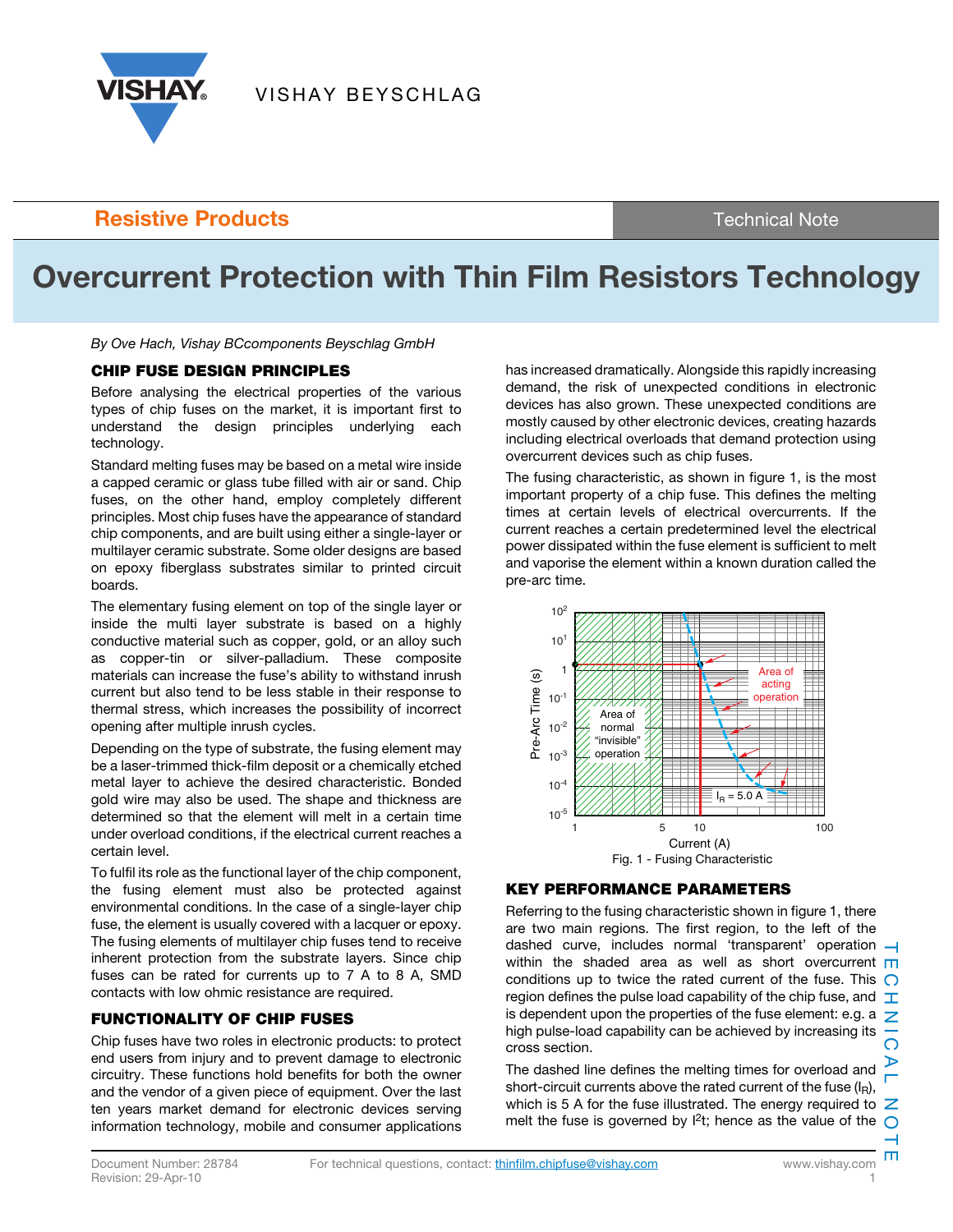# **Technical Note**

### Vishay Beyschlag



**Overcurrent Protection with Thin Film Resistors Technology**

overcurrent increases, the opening time for the fuse becomes shorter. Typically, the fuse is expected to open within 1.0 s to 3.0 s when exposed to twice its rated current. At 10 times rated current, it should open in less than 0.1 ms. From the opposite point of view, to prevent the fuse opening when exposed to a normal inrush current, the maximum  $12t$ of the inrush pulse should be approximately less than 50 % of the maximum rated I2t for the fuse.

The melting time of the fuse is related to the thermal resistance between the fuse element and the environment, which is dependent upon the characteristics of the fuse element, substrate, sealing and terminations, and also the layout of the printed circuit board. Hence the opening time and therefore the effectiveness of the protection provided depends both on the production technology and the design of the product. If the thermal resistance between the fuse element and the environment is too low there will be insufficient energy to melt the fuse element. This will prevent the fuse from cutting off overload currents equivalent to double the rated current below 120 s. Figures 2 and 3 illustrate this case for multilayer chip fuses and laser-trimmed thick film chip fuses.



#### **STABILITY AND REPEATABILITY**

In practice, however, the accuracy, repeatability and stability of the fusing characteristic depend strongly on the design of the fusing element and the production technology used. Understanding the influence of these two factors holds the key to selecting the optimum chip fuse for a given application.

The stability of the fusing characteristic is closely linked to the component design, whereas its repeatability depends mostly on the stability and precision of the chip fuse production technology.

#### **STABILITY**

It is first necessary to understand the meaning of the term stability in relation to the fusing characteristic. The electrical resistance of the chip fuse is the parameter that determines its fusing properties. Due to the fact that the applied energy under overload conditions is proportional to the resistance value a fuse will melt more quickly with increasing resistance. Conversely, reducing the resistance will produce a slower melting time.

Experience with thick-film resistors has shown that thermal stresses such as short-time overloads, soldering heat and pulse stresses tend to produce a positive drift in electrical resistance. These phenomena occurring in a chip fuse will therefore change its characteristic, resulting in shorter melting times. Although fuse elements incorporating a mix of different materials, such as copper-tin alloys, are designed to achieve a high value of  $l^2t$ , they are particularly sensitive to shortening of the opening time after successive thermal stresses. This is because the stresses induce migration of the constituent materials, as shown in picture 1, which illustrates the ongoing migration process of Cu-Sn after pulse-load stress. Depending on the magnitude and duration of the power load, these types of fuses change their fusing characteristics to faster melting times. Techniques to preserve the stability of chip fuse resistance value will prevent such drifting of the fusing characteristic.



Pic. 1 - Sn-Dot Technology after Pulse Stress

TECHNICAL NOTE .<br>N<br>N CHNICAL Ш

ш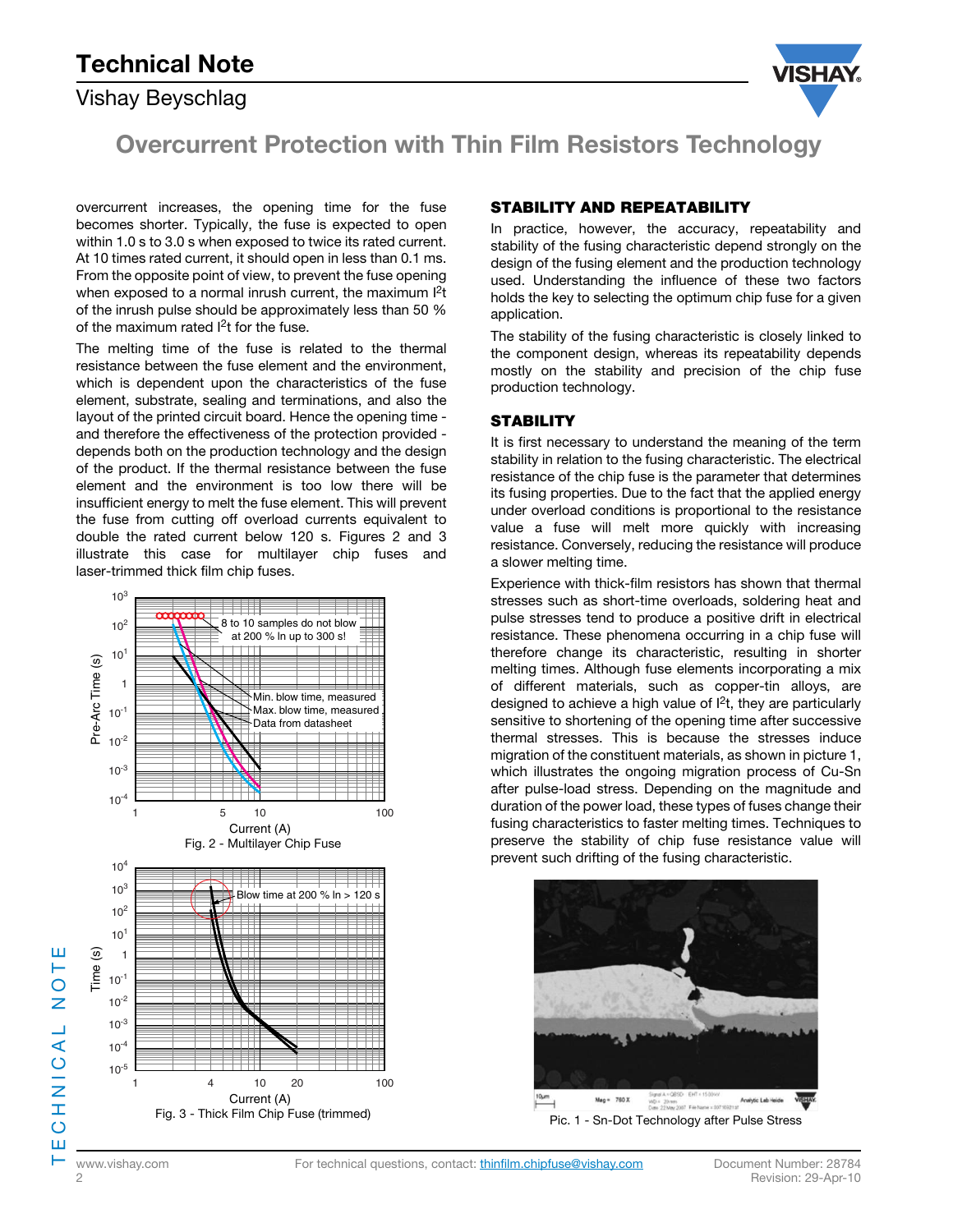

## **Overcurrent Protection with Thin Film Resistors Technology**

#### **REPEATABILITY**

During the design-in process, electronic engineers are faced with high variations of fusing characteristics. Generically, chip fuses are resistors of low ohmic value, having resistances down to the milliohm range. As explained above, the fusing characteristic is related to the resistance value: if there is a wide variation of resistance value there will be a corresponding wide variation of fusing characteristic. Due to this variation it can happen that a chip fuse will open during normal inrush current or, conversely, may fail to open when necessary during an overload condition. This, of course, is the worst case situation, which engineers must avoid. Figure 4 illustrates the typical spread of fusing characteristics for printed thick-film fuses.



#### **SOLVING STABILITY AND REPEATABILITY CHALLENGES**

Thin film technology can meet all the requirements in relation to advanced stability and precise repeatability of the fusing characteristic. Thin film sputtering technology has been used to produce highly stable and precise thin film resistors since the end of the 1960s and several billions of these devices are now deployed in harsh environmental conditions in all fields of electronics.

Current sputtering techniques benefit from key advantages such as tight control over the deposit thickness, and achieve a homogenous crystalline structure in the resulting metal layer. When using thin film technology to create chip fuses, these attributes directly influence the stability and repeatability of fusing parameters.

However, tight control over the geometry of the fuse element is also necessary, to control the rated current of chip fuses. Structuring of the fuse element using a photolithographic process offers the ability to produce precise geometric contours and to dissolve unused conductive material between the terminations. Using photolithography, the length and width of the fusing element can be controlled with the same accuracy and precision as the thickness of the sputtered thin film layer.

Picture 2 shows how the photolithographic process used to produce the Vishay MFU series thin film chip fuses creates a fuse element having a clean and clear shape.



Pic. 2 - Shape of an MFU Fuse Element

Combining thin film sputtering technology together with photolithography allows component manufacturers to achieve tight tolerances on fuse element geometries at the same time as ensuring a homogeneous crystalline structure of the fuse element. This delivers the twin benefits of minimising stress-induced deviations in the resistance value as well as promoting repeatability in manufacturing. Figure 5 illustrates the resulting close correlation between minimum and maximum blow times for MFU-series chip fuses produced using this combination of techniques.



#### **FINISHING**

As a further advantage of adopting identical production processes as those used to build thin film resistors, finishing processes including sealing, marking, and plating of low ohmic terminations are followed by automatic optical  $\rightarrow$ inspection and resistance measurement performed on every  $\Box$ chip fuse produced. Only chip fuses meeting the high quality  $\bigcirc$ requirements and tight resistance tolerances that Vishay has  $\top$ established for thin film resistors are laid into paper tape.  $\overline{Z}$ The packing process assures that these thin film chip fuses  $\overline{-}$ will exhibit the expected performance in the field, as and  $\bigcirc$ when necessary, to protect both the end user and the  $\triangleright$ equipment vendor from the consequences of dangerous overload conditions.